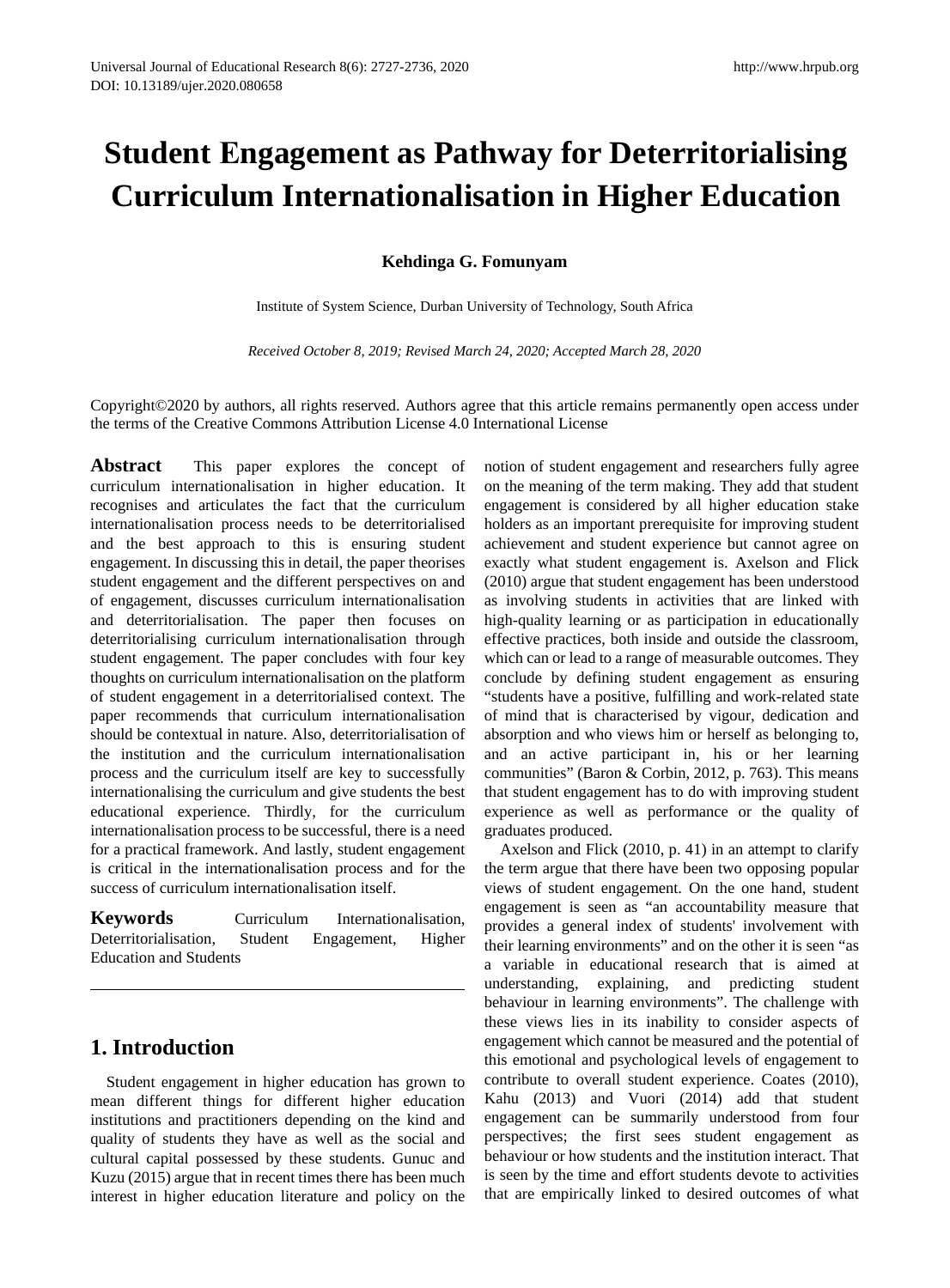institutions do to induce students to participate in these activities. The second perspective sees student engagement as the student's psychosocial process, emphasizing the cognitive and affective dimensions of an individual. The third perspective sees student engagement as the socio-political context, by focusing on institutional culture and wider contextual issues. Those are the conditioning and enabling factors within the institution that makes for engagement. The fourth and final perspective sees student engagement as a process that has been designed by the institution and as an outcome that results from students' efforts, motivations and expectations. These four perspectives behavioural, psychological, socio-cultural and holistic perspective make student engagement a complicated subject. It is this complication that makes it difficult for students to be engaged in curriculum discourses.

With internationalisation increasingly gaining grounds across the nations of the earth and student mobility gaining ground, there has been increasing demands for internationalisation of the curriculum to improve the academic experience of students in the education world. Curriculum internationalisation is a complex process involving a complex mix of people and complex approaches. What direction should curriculum internationalisation take, how should curriculum be internationalised and who should internationalise it are current questions which the academic world is dabbling with. This paper argues for curriculum internationalisation by deterritorialising through these four perspectives of student engagement. To do this, the paper is divided into three parts curriculum internationalisation, deterritorialising and deterritorialising curriculum internationalisation through student engagement.

### **2. Curriculum Internationalisation**

Curriculum internationalisation just like curriculum means different things to different scholars. Leask and Bridge (2013) argue that it is the combination of an international and intercultural perspective into curriculum content, teaching and learning and support services. This definition takes into account most aspects of curriculum being supported, content and delivery but fails to look at experience. Haigh (2002) adding to this argue that curriculum internationalisation is the process of designing a curriculum that meets the needs of an international student body. This means curriculum internationalisation is about meeting the curriculum needs of the increasingly international student body. For this to happen, the specificity of the student body needs to be taken into consideration to ensure that irrespective of their national, ethnic, cultural, social class, or gender identities the curriculum speaks to their needs. Haigh (2002, p. 51) adds that curriculum internationalisation "contains the belief that a university should grant an equal opportunity for success to every student that it enrolls and not prejudice the advancement of any individual by granting an innate competitive advantage to students from any particular social group or tradition". It must therefore give every student a fair opportunity and chance to compete and this competetition needs to happen at a global and non-contextual scale, or practically contextualised that every individual feels at home. Curriculum internationalisation is therefore about a universal suffrage. A universal suffrage must therefore contain input or participation from most or all students within the institution. This becomes a challenge especially in higher education where institutions have tens of thousands of students. Getting input from all students and harnessing such inputs become a herculean task.

Leask (2015) provides a nine-point framework for the internationalisation of the curriculum. Firstly, she points out that knowledge in and across disciplines is critical for the internationalisation of the curriculum and is at the centre of the framework. Disciplines constitute the foundation of knowledge, but the complexity of problems faced by the world in recent times requires problem-defining and solving perspectives that cross disciplinary and cultural boundaries. Secondly, she points out that an internationalised curriculum or internationalising the curriculum would be moving away from dominant and emerging paradigms which most often dominate most curriculum development discusses. A break away from this dominance and imagining new ways of thinking which move beyond the local context to inculcate perspectives which had otherwise been delegitimized is key to internationalising the curriculum. Thirdly, requirements of professional practice and citizenship are important considerations when decisions are on what to include or not include in the curriculum, especially if such programs need international or external accreditation. Since university education is not just about training professionals to meet the demands of the world, the moral responsibilities that come with both local and international citizenship are key considerations when internationalising curriculum. Fourthly, assessment of student learning needs to move beyond traditional assessment of learning in the classroom to how students have understood and adapted international and intercultural learning goals. Fifth, systematic development across the program for all students is vital for the internationalisation of the curriculum. To ensure systematic development for all students, there must be collaboration and careful planning amongst colleagues within the program. The development of skills such as language capability and intercultural competence may need to be embedded in a number of courses at different levels. Since different students enter the program with different capabilities, a range of strategies to assist all students to achieve desired learning outcomes by the end of the program would be needed. Six, the institutional context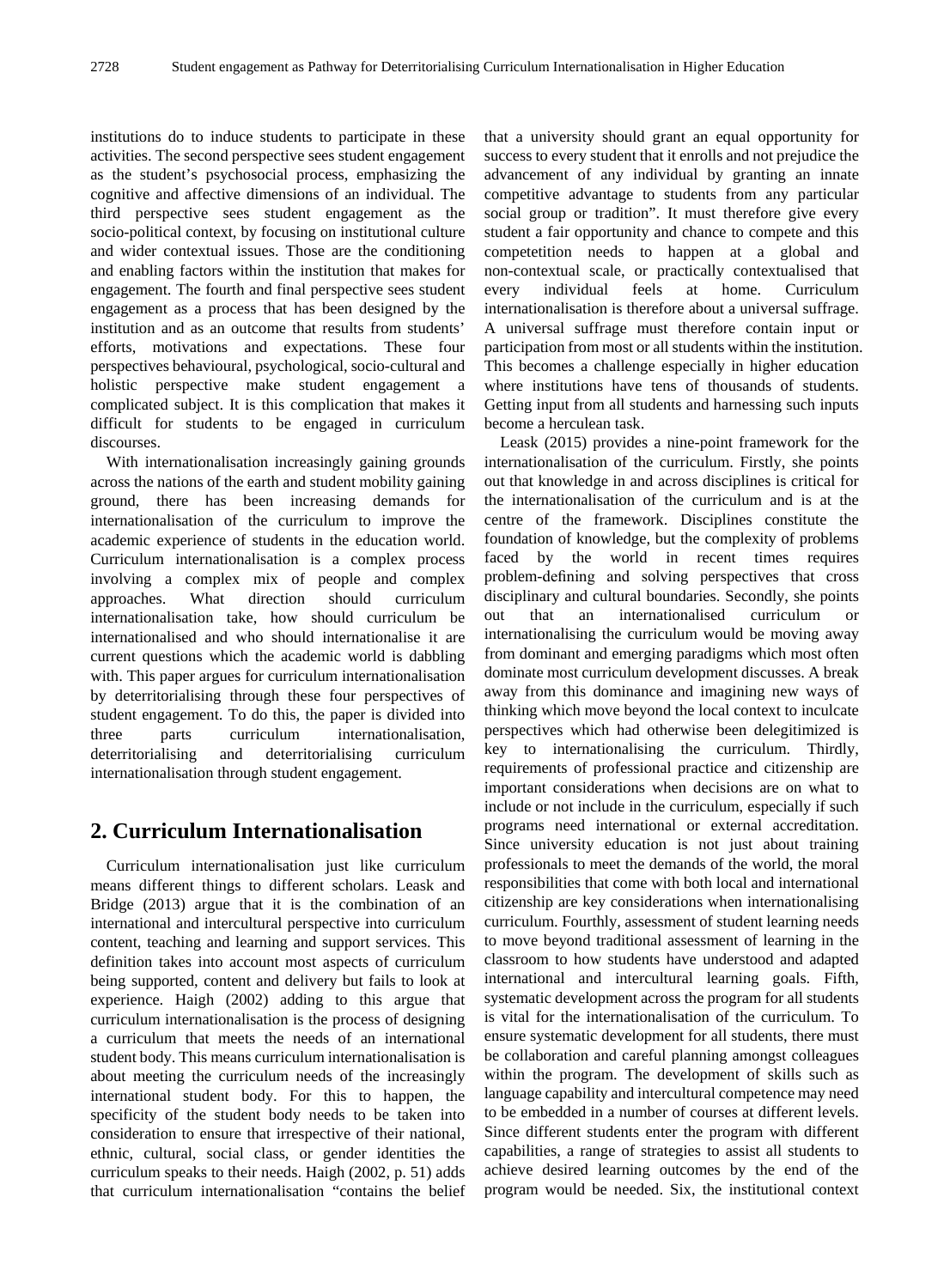must be developed in ways that both the formal and informal curriculum work together to produce the desired outcome in students. Highlighting one without the other would weaken the internationalisation process since local students need to learn the international perspective and international students need to learn the local perspective. The institutional context if well-developed can effectively drive this. Seven, the local context is vital if students are to be ethical and responsible local citizens who appreciate the connections between the local, the national and the global. The local context includes social, cultural, political and economic conditions. Highlighting the local context would give all and sundry the opportunity to develop systematically. Eight, the national and regional context is as important as the local context especially when it concerns government policies that affect student mobility and would be well inculcated in the curriculum and determines what level the curriculum is internationalised. Lastly, the global context is a complex one with unequal power dynamics like globalisation which is being experienced as discriminatory and oppressive in some places and beneficial and liberating in others. To this end, the global perspective must be understood for what it is if students are to go forth and function effectively at the global stage. Globalisation has drastically contributed to the increasing gap between the rich and the poor of the world, and the exploitation of the global South by the 'North'. This domination which is also intellectual in nature needs to be addressed by finding alternative educational models to defining what is knowledge, who will apply it and to what ends.

van der Wende (1996) and Dunne (2011) offer an alternative framework for curriculum internationalisation with a nine-point agenda. The first sees an internationalised curriculum as having an international subject. This means the curriculum goes beyond a single course to the entire program. The second sees the internationalised curricula as curricula in which the traditional/original subject area is broadened by an internationally comparative approach. In other words, the traditional confines of the discipline are expanded to offer a unique international perspective. Thirdly, an internationalised curricula is one that prepares students for defined international professions. To this end, it doesn't simply seek to train students for the local job market, but for the international stage. The fourth, sees the internationalised curricula as curricula in foreign languages or linguistics which explicitly address cross-communication issues and provide training in intercultural skills. To this end, language needs of all students are met and training on intercultural skills are provided to give student the best experience of the curriculum. The fifth, sees internationalised curricula as one with interdisciplinary programmes such as regional and area studies, covering more than one country. That means students don't simply hear of cultures but get to experience first-hand across a broad spectrum or nations as

well as across disciplines in different nations giving them the best experiences. The sixth, sees the internationalised curricula as that which would lead to internationally recognised professional qualifications. If a decree can be recognised across a broad spectrum of nations, then the curriculum can be said to be internationalised. The seventh, sees an internationalised curriculum as that which leads to joint or double degrees. To this end, programs which leads to combined majors, joint or double degrees are internationalised. The eight sees curriculum internationalisation as curricula in which compulsory parts are offered at institution(s) abroad, taught by local lecturers. This means students get different lecturers teaching them different aspects of the course or different courses in the program in different international settings. This ensures that students get a true international experience. Lastly, an internationalised curriculum can be seen as that in which the content is especially designed for foreign students. These nine key constructs offer a comprehensive way of identifying an internationalised curriculum.

However, just like in any context, it is difficult applying this in its entirety in every setting especially when the phenomenon of curriculum internationalisation is driven through student engagement. For this purpose, a six-point framework is built or adapted from Leask (2015), van der Wende (1996) and Dunne (2011) to ensure that an internationalised curriculum driven by student engagement would benefit all by improving student experience. The first strand of this curriculum internationalisation framework centres on cross-border perspectives. For a curriculum to be truly international, there is a need for both local and international dimensions to be inculcated within the curriculum. The cross-border perspectives in terms of pedagogy, paradigms, ways of knowing, understandings of the knower, knowledge construction and consumption processes would make sure that graduates are ready not only for the society where they are studying but can be fully functional at a global stage. The second strand of this framework looks at multidisciplinary or interdisciplinary content. Disciplinary content is limited especially when internationalisation is concerned. Most often, most disciplines might be context bound but when content is drawn from a multiplicity of disciplines, it ensures the inculcation of content which brings variety. For example, taking a course in accounting, international relations, political science, media, film, history and literature in a particular program would ensure that the student is well verse not only contextually but with content and provides international dimension to the curriculum thereby bringing about the internationalisation of the curriculum. The third strand of this framework focuses on the local context. For every curriculum to be effective, it requires a strong focus on the local context. The local context in this case encompasses the institutional in particular and the nation in general. Students both local and international need to understand the context wherein they are study for the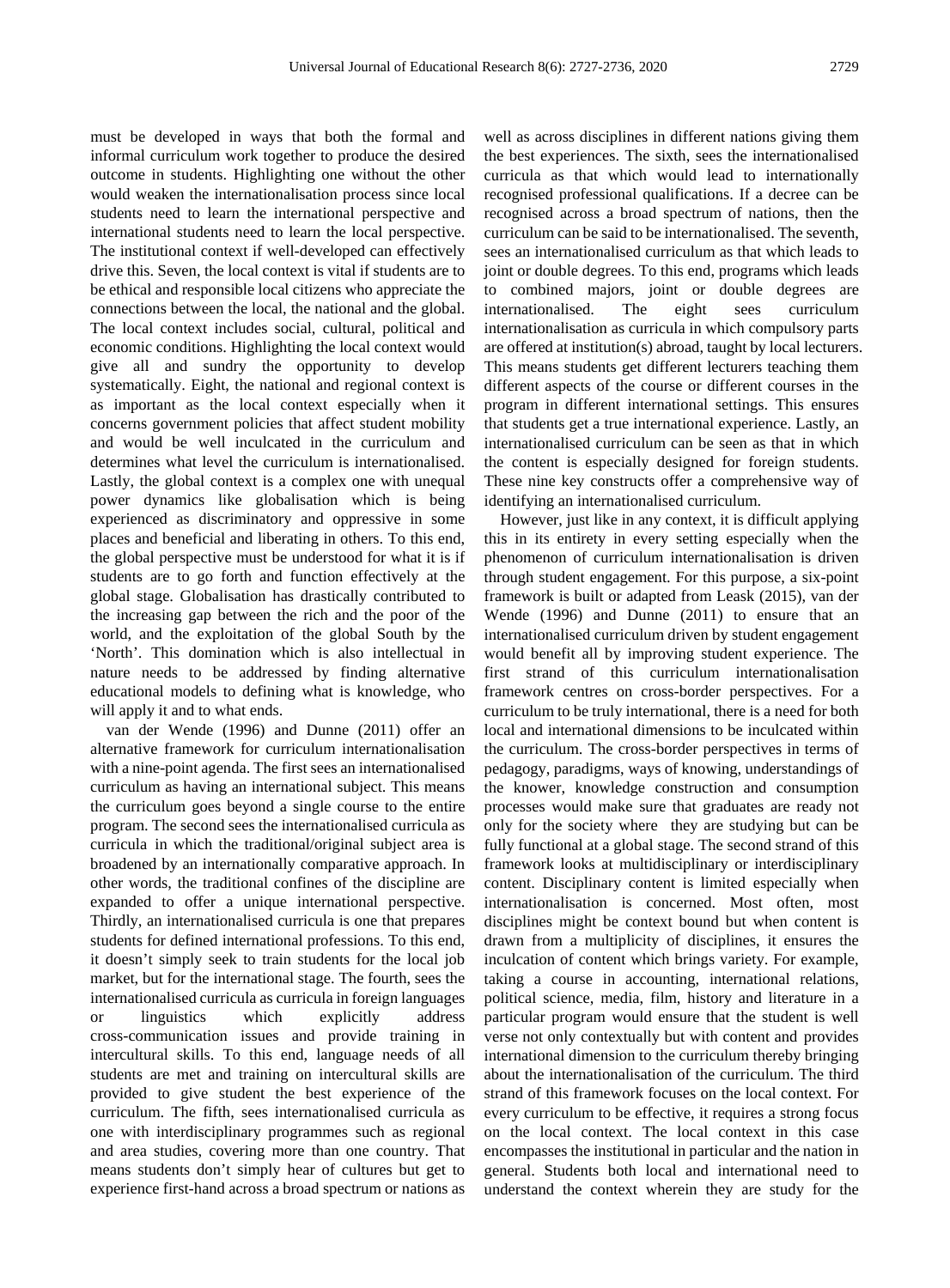content they are studying to be make practical sense. The national context makes sure that the student can fully function in the society having gain practical knowledge of both the institutional and national context. The fourth strand of this framework focuses on the international context. You cannot internationalise the curriculum without building within it knowledge or perspectives from the international context. It is not enough to know about the international context but it is vital to understand it and how it shapes the local context and vice versa. Knowing how globalisation or global institutions like the World Bank and IMF shape the happenings in the world be it education or trade amongst other things is vital in succeeding in the international sphere. Ensuring an understanding of the international context in the curriculum is ensuring that the curriculum is internationalised. The fifth strand of the framework focuses on the systematic development of students. The curriculum must be structured in ways that both local and internationals students can develop their skills systematically. This is vital because most local students might edge international ones when dealing with the local context, and international students might edge local ones when it comes to the international context. By structuring the curriculum to ensure that student development is harmonious is critical to internationalising the curriculum and ensure that all students get the best educational experience. The sixth and last strand of the framework deal with a tentative informal curriculum. Education goes beyond what happens in the classroom to the other nuanced experiences that happen around the institution. Universities must take steps to ensure that there is a cultural exchange amongst local and international students to ensure that knowledge and experiences about things which would otherwise not be communicated in a classroom can be transmitted. Without a tentative informal curriculum, many students would miss out on valuable experiences which make for responsible citizenship and good judgement in life. By doing this, the institution would be creating room for deterritorialising.

## **3. Deterritorialisation**

Dovey, Rao, and Pafka (2018) argue that deterritorialisation can be understood as the loss of territory. Knowledge does not stay in one place, but floats through different spaces and time, be it real or imagined. Since territory offers the notion of boundaries, stability and organization, deterritorialising seeks to promote cross-border, disorder, and fragmenting. Deterritorialisation in education is therefore about moving beyond the territorial confines of education or what it means to education to a new stratosphere where knowledge, ideas and what it means to know is forever moving and is not territory bound but constantly evolving. Barone, Zaro, and de Musacchio (2015, p. 1418) continue that territorial

education as seen in most parts of the world "is synonymous with ownership, of closed subjectivity itself, and by being a set of representations that follows on a series of stereotypical, dogmatic behaviours perpetuated for centuries. Deterritorialising education offers a gate way to a new understanding of education in the global world and how student experiences can be altered to ensure the best educational engagement.

Appadurai (1990) and Hernàndez (2006) add that deterritorialisation is a cultural phenomenon which gained grounds in the era of mediatisation, migration, and commodification. It seeks to ensure that people work towards closer involvement with the world lessen the gap with one another. This distancing of education from the locality, is intensified when people are able to expand and alter their imagination through the mediatisation or scaffolding, making education one with familiar or universal material. Deterritorialisation creates new avenues for education and offers students the opportunity to study across border and yet still feel at home.

Stefanova (2018) continue that the deterritorialising experience implies opening up to the world and amplifying cultural horizons through diverse educational activities. This means that deterritorialising transforms the relation between the places where we live and our cultural activities, experiences and identities. Barone et al. (2015) and Dovey et al. (2018) further argued that paradoxically, deterritorialisation also includes reterritorialized manifestations, which are understood as certain relative, partial territorial relocalisations of old and new symbolic productions. This in education is vital especially when studying for degree purposes. Reterritorialisation becomes the configuration of the degree program regardless of the approach the configuration takes. Giddens (2013) adds that deterritorialisation speaks of the loss of the natural relation between culture and the social and geographic territories, and describes a deep transformation of the link between our everyday cultural experiences and our configuration as preferably local beings.

Deterritorialisation is fostered by the construction of a plane of immanence. Deleuze (2001) argues that the plane of immanence is about existing or remaining. The plane of immanence is a land of opportunities, open to all possibilities. This plane is "a pure immanence, an unqualified immersion or embeddedness, an immanence which denies transcendence as a real distinction. Pure immanence is thus often referred to as a pure plane, an infinite field or smooth space without substantial or constitutive division (Deleuze, 2001, p. 40). The plane of immanence is only pure when immanence is no longer immanence to anything other than itself that we can speak of a plane of immanence. Deterritorialisation offers a platform for the internationalisation of the curriculum. It provides a plain field for engaging on curriculum matters which need careful interrogation in an open field. The framework for curriculum internationalisation requires an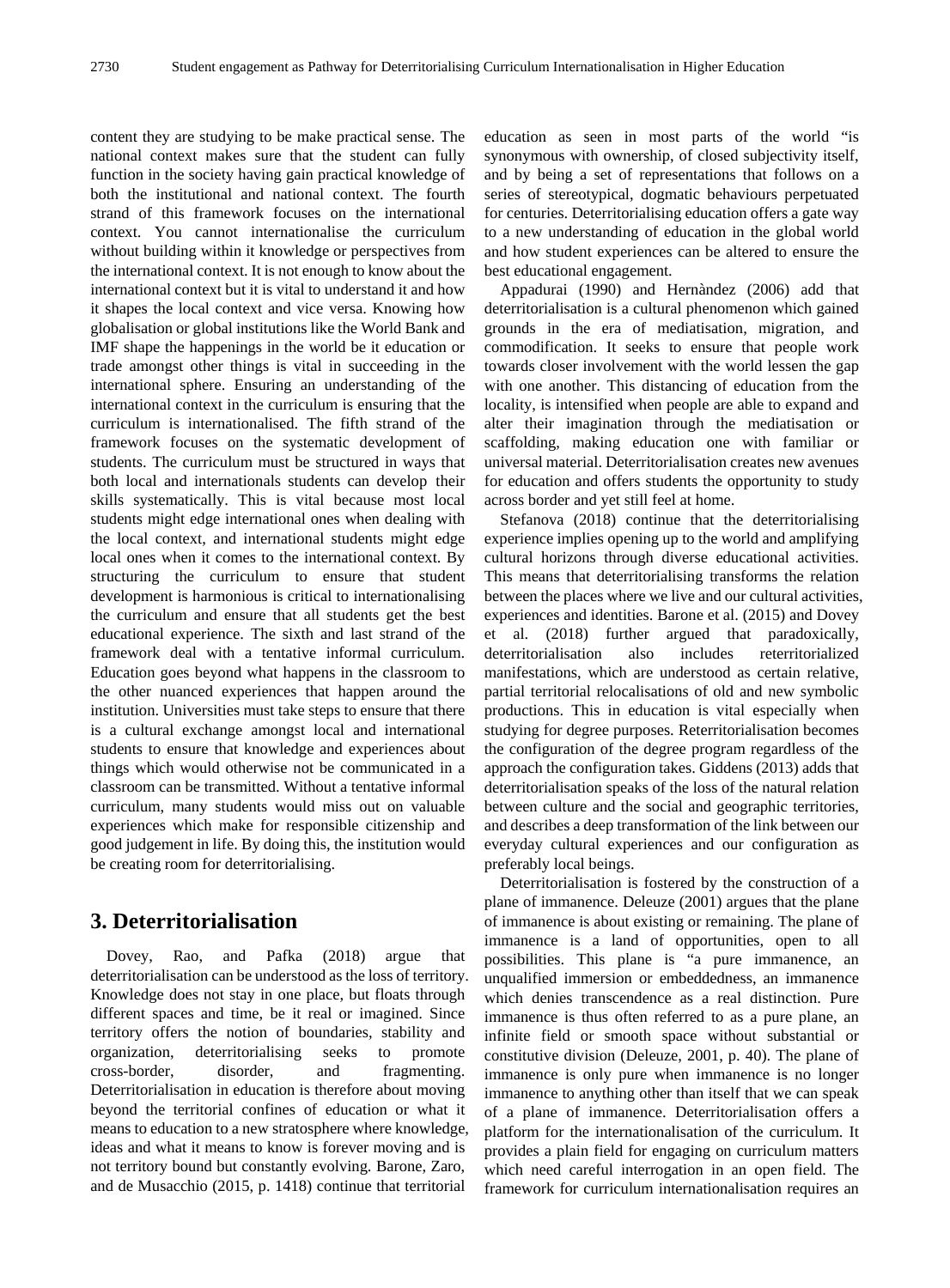open field for engagement because of the numerous concessions that are required to make it a truly international curriculum.

# **4. Deterritorialising Curriculum Internationalisation through Student Engagement**

This part of the paper engages the four perspectives of student engagement (behavioural, psychological, socio-cultural and holistic perspective) alongside the six points curriculum internationalisation framework (cross-border perspectives, multi-disciplinary or interdisciplinary content, local context, international context, systematic student development, tentative informal curricula) on the platform of deterritorialisation. Internationalising the curriculum is first about engaging cross-border perspectives. It is the pathway for engaging perspectives on a variety of fronts and building into curriculum pedagogy, paradigms, ways of knowing, understandings of the knower, knowledge construction and consumption processes which are beyond the borders, particularly national borders. For this to be effective, students' needs need to be taken into consideration to ensure that the curriculum being developed gives them the best academic experience (Coates, 2010). Engaging students is therefore vital to understanding their needs and seeking curriculum material which would meet their needs. The behavioural perspective of student engagement is vital for cross-border engagements. The behavioural perspective of student engagement demands an interaction between students and the institution. This interaction would reveal the needs of students to staffs of the institution or those whom students are interacting with. The platform or purpose of this interaction however must be linked to personality and behavioural needs which the curriculum needs to address to produce a better citizenry. Behavioural patterns are deterritorialised and kept in constant existence. Since curriculum is the sum total of all educational experiences students have (Fomunyam, 2014), it seeks to build and mold the student into a specific kind of individual as evidence in the ideological considerations and theoretical underpinnings grounded in the curriculum. Engaging students on behavioural perspectives ensures that the institution understand the behavioural foundations of both local and international students and tailor a curriculum that addresses this need from a cross-border perspective such that where ever this students are functioning, they would have the skills and behavioural aptitude to blend. Furthermore, the socio-cultural perspective of engagement focuses on institutional culture and wider contextual issues. That is the conditioning and enabling factors within the institution that makes for engagement. The institutional culture needs to be understood from both the students and institutions perspective to ensure that solutions from beyond the border as well as within the border can be fashioned to ensure that the culture facilitates the process of learning. By ensuring cultural contact through engagement and building the same within the curriculum, a plane of immanence would be created for a truly international curriculum which engages perspectives like pedagogy, paradigms, ways of knowing, knowledge construction processes both cultural and behavioural in nature using a cross-border perspective. Stefanova (2018) concurs with this when he argues that the plan of immanence is a land of opportunities, open to all possibilities. The plane of engagement is therefore botherless and perspectives are traded back and forth to ensure that all students needs are addressed.

The curriculum is predominantly about the content and for such to be truly international, there is need to deterritorialise the content thereby creating a multidisciplinary program or an interdisciplinary curriculum content which speaks to a wide variety of fields and addresses a wide variety of needs. Fomunyam (2014) argues that content is the bedrock of education and giving students a wider scope in content would result in improved or better learning experiences. Ensuring that the content of courses come from a wide variety of disciplines and this content is delivered or tinged with cross-border perspectives is a pathway to internationalising the curriculum. Haigh (2002, p. 52) argues that "beyond the provision of equal opportunities for learning and advancement, the ambition of most internationalised curricula is to create graduates who are capable of engaging in a culture of communication and work that is becoming increasingly global". The global work space is increasingly becoming an interdisciplinary one with every professional needing knowledge of his or her field as well as knowledge of a wide variety of fields like information and communication technology, globalisation and its constituent constructs, leadership amongst others. Only a multidisciplinary curriculum can provide equably for the learning ambitions of all students, irrespective of their national, ethnic, cultural, social class/caste or gender identities (Haigh, 2002). Since its (international curriculum) values social inclusion, cultural pluralism and 'world citizenship' ahead of partisan links with any smaller geographical, cultural or social unit, only an interdisciplinary approach to curriculum development can deliver at such levels. Kahu (2013) concurs with this in his argument on the psychological perspective of student engagement. He opines that students make huge psychological investments towards learning, understanding, or mastering the knowledge skills or crafts. This mastery is honed in from a variety of disciplines to produce self-regulation through deep learning strategies.

Appleton, Christenson, Kim, and Reschly (2006) add that psychological engagement further deals with the relevance of curricula to future endeavours, value of learning, personal goals, feelings of identification or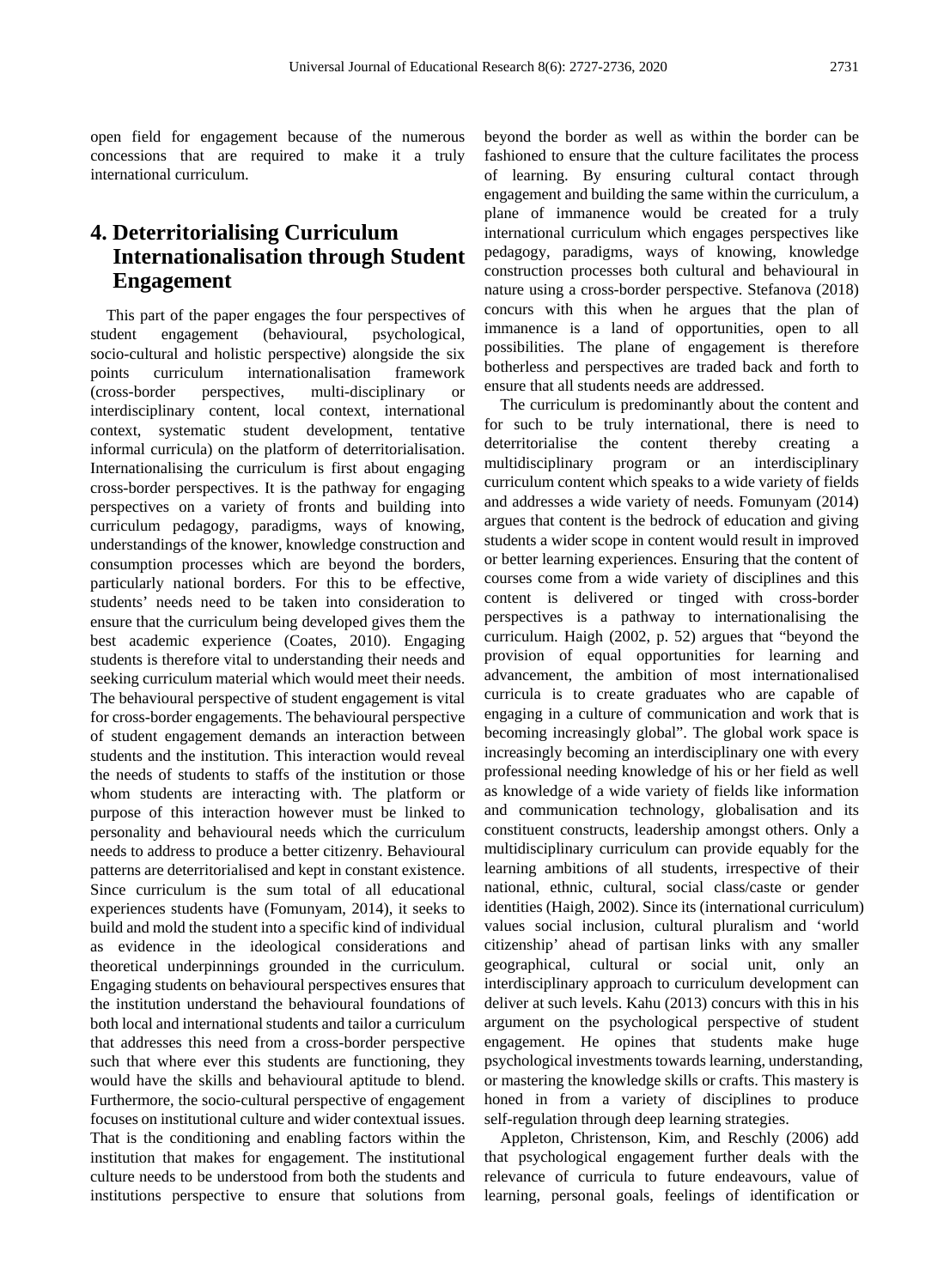belonging, and relationships with staff and peers. This can only be gotten from a multidisciplinary curriculum which ensures that students get everything they need from a wide variety of disciplines. This would also make the discipline deterritorial and give students the opportunity for different levels of culture contact which makes for value in learning, empower to achieve personal goals and ultimately provide a sense of belonging. Appleton et al. (2006) further add that a sense of belonging in the institution, ownership of the curriculum and identification with the education process become by products of student engagement and this can only be possible if the curriculum is deterritorialised and internationalised by making it multidisciplinary. A multidisciplinary curriculum would bring multidisciplinary support which empowers students both national and international to maximise their potentials within the education system. Since student engagement is also about improving student performance and experience, curriculum internationalisation through multidisciplinarity would ensure that students performance improve as they get to own the curriculum and construct learning experiences in a wide variety of fields and in a wide variety of ways. Zepke (2014) concludes that students need both control and autonomy in their learning experience and interdisciplinarity is one way of ensuring that. International students for example can shuffle between disciplines to take courses which would give them a better understanding of the context they are in, and local students can do the same to get a better understanding of the international stratosphere. This multidisciplinary context would encourage students to have a critical view of their learning (since they can compare experiences from across disciplines) and be able to disengage without being characterised as alienated. Curriculum internationalisation is possible on the platform of deterritorialisation through student engagement.

Local context as the third agenda on the curriculum internationalisation framework is poised towards building a locally responsive citizenry or students who are ethically responsible and appreciate the connections between the local, the national and the global. Brinegar and Bishop (2011) argue that context is key to curriculum development and delivery especially because it informs the kind of resources available, what kind of teaching approaches to use, the student make up within the university and also include social, cultural, political and economic conditions. Fomunyam (2017) adds to this when he argues that without a practical consideration and understanding of context, the curriculum can never be effective in delivering the desired outcome. Internationalising the curriculum therefore is also about highlighting the local context especially because this is the point of contact for education and contributes to the overall educational experience. In cases where the program takes place on multiple campuses across different nations, this different context constitutes the local context which must be considered in internationalising. Part of the

educational experience for international and local students (in cases where they are studying in areas within the nation yet unknown to them) is getting firsthand understanding of how things happen in different context. It is on the basis of this context that mutual engagement is stimulated, and students become initiated into the context. The holistic perspective of student engagement sees education as much more than acquiring knowledge to encompass the perceptions, expectations, and experience of being a student and the construction of being a student (Kahu, 2013). This means that the curriculum should carry with it the fortitude of becoming and not qualifications. The experience and participation in the local context would build the individual and equip him or her with social and cultural capital which they otherwise did not possess which makes for becoming. Zepke (2014, p. 704) argues that "the effects of specific cultural, power and other contextual differences seem imperfectly recognised in student engagement…and suggest that quality in engagement requires institutional cultures that cater for diversity, and not be blind to cultural and other differences". Recognising these differences or diversity in the institution and providing the context or platform for engagement empower students to tab into what otherwise is seen as useless. She continues that "not recognising contextual and personal diversity has shown that students who arrive in a tertiary institution with cultural capital or 'familial habitus' congruent with the existing institutional habitus, are likely to be 'fish in water' and succeed, while students who think their cultural and personal practices are incongruent, they are likely to feel like 'fish out of water' and not engage" (Zepke, 2014, p. 704). The impact of ethnicity, age, gender, socio-economic status, lifestyle and beliefs in education cannot be neglected and local context open the door for the recognition of all these. Tapping into the local context becomes a way of reterritorialising and highlighting the importance context and the process of becoming in the context (Deleuze, 2001). This is especially vital because knowledge is never created in a vacuum and educational experiences are shaped by the context. The context therefore becomes part of the experiences every student returns with. Internationalising the curriculum is impossible without and engagement with the local context.

The international context on the other hand is poised towards moving towards the globe. It seeks to propound knowledge or perspectives that are tabernacled on a variety of context. Fomunyam (2014) makes a case for this when he argues that curriculum and curriculum theory development from a thousand contexts (a combination of the local and the international or multiple context in the international landscape) enhances student experience and makes for better schooling. With the world increasingly becoming a global village and upward and downward migration becoming the other of the day, knowing and understanding the global landscape of a particular field or fields as the case might be and the factors that shape such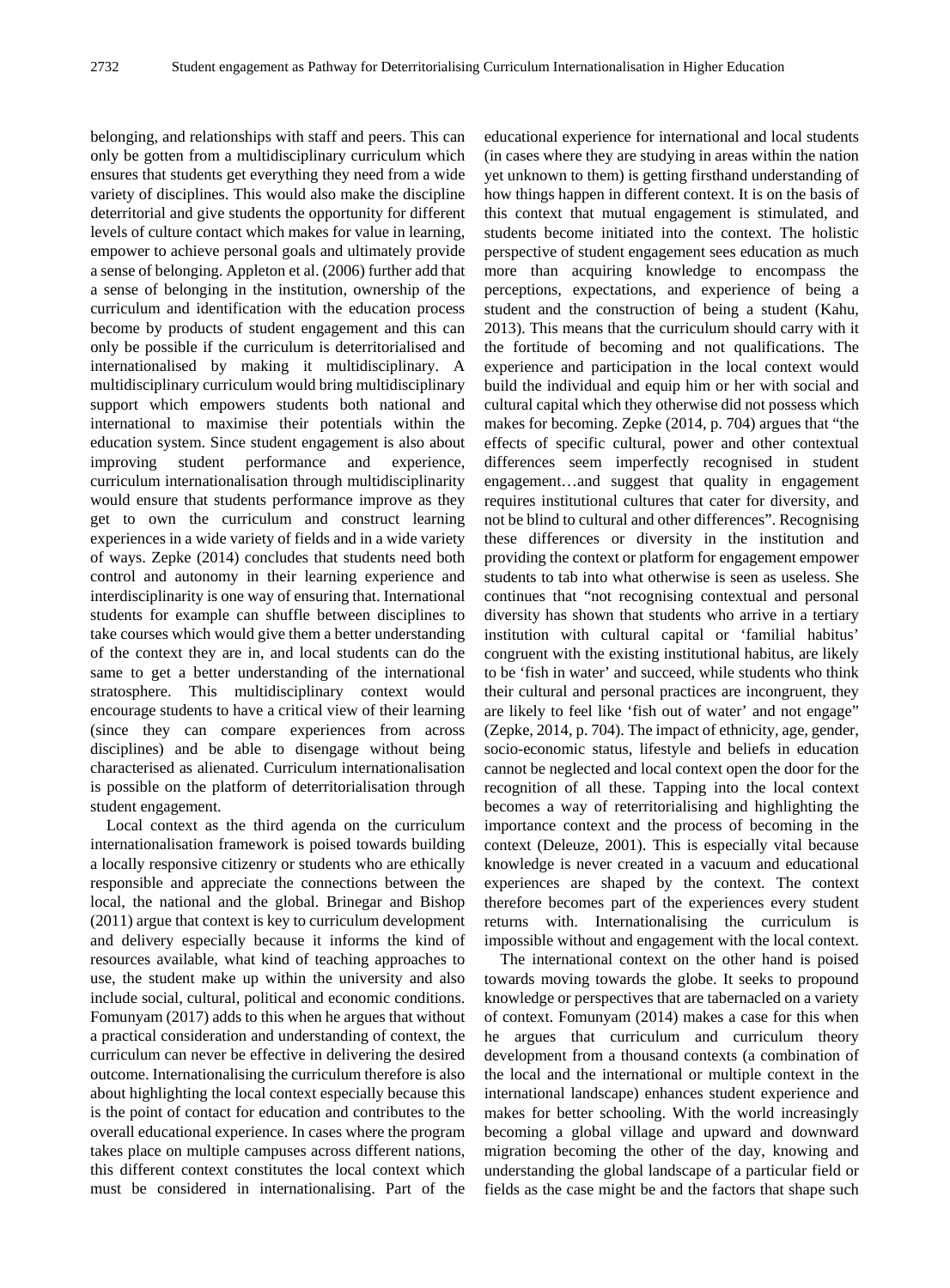landscape is crucial to finding once place in the global world. Deterritorialisation is all about opening up the barriers for the free flow of knowledge, labour and everything useful in the global context as well as the creation of the plan of immanence for critical global engagements. Knowing how globalisation or global institutions like the World Bank and IMF shape the happenings in the world be it education or trade amongst other things is vital in succeeding in the international sphere. Ensuring an understanding of the international context in the curriculum is ensuring that the curriculum is internationalised. Zepke (2014) argue that in this era of marketisation in the higher education landscape, universities are increasingly being forced or made to train students who are global in their perspective and can fit in the increasingly changing world. Students be it local or international, need an international bearing to fully fit in the global world. Altbach and de Wit (2018) argue that with the success of right-wing nationalist and populist forces in many European countries and part of North America, the higher education community is increasingly witnessing low migration rates, increased problems obtaining visas, an unwelcoming atmosphere for foreigners and other issues which are causing a decline in international student numbers in the United Kingdom and the United States. In response to these challenges therefore students would most definitely want the best academic experience, one which would empower them to function globally especially with Trump presidency increasingly stressing the need for skilled and skilled migration only into the united states.

The international landscape according to Larner and Walters (2004) is the process of across-boundaries flow and it has profound influence on politics, economics, and culture from every nation can never be denied. People are increasingly realising that their lives are mutually implicated in the distant shore and interdependence between nations and communities. The original divide in the world's territories have lost some authority, or is becoming increasing deterritorialisation. The increasing collaboration in the global south especially in the higher education arena and the increasing impact of international collaborations, the need for graduates who are international in nature cannot be over emphasised. Having the curriculum take into consideration practically the international context would be a practical way of internationalising it and making sure students are not only aware of the international context but can function in it. Kahu (2013) argues that the behavioural perspective of engagement approach does incorporate students' thinking processes as well as behaviour, and how this can be enacted in the global space becomes of paramount concern to the curriculum internationalisation process. Understanding how to think and act in the global sphere can be pioneer through curriculum convergence and divergence. Buy having students engage lived experiences through

convergence and divergence, the curriculum would be ensuring that the international context is understood and appreciated (Deng, Gopinathan, & Lee, 2013). They add that this would also ensure that students understand behaviour patterns in the international landscape as well as understand the thinking patterns and processes in a various context.

Systematic student development is the last but one frame for curriculum internationalisation considered in this paper. Thomas (2012) argues that it has become increasingly clear in the higher education sector that success means helping all students improve their educational experience. This means that the university has a responsibility not to one but to all its students regardless of their background or context. The curriculum must therefore ensure systematic development for all students as a way of internationalising. Hernàndez (2006, p. 93) argues that a "deterritorialised context, everyday globalization experiences makes it increasingly difficult to maintain a stable sense of local cultural identity, including national identity, as our daily life entwines itself more and more with influences and experiences of remote origin". This offers the higher education curriculum a unique opportunity to deal with a student at the same level. With the elimination or near elimination of local and global identity students can engage it behaviourally, psychologically, socio-culturally or holistically to ensure that development for everyone is systematic. This means tailoring the curriculum in ways that all students' development are systematic. While systematic development for all students can be very challenging owing to the different cognitive levels possessed by the students, the curriculum must recognise this and tap into these differences to ensure that some forms of systematic development and progress happen for the students. Leask (2015) argues that systematic development across the program for all students is vital of internationalisation of the curriculum. And for this to happen there must be collaboration and careful planning amongst colleagues within the program. The development of skills such as language capability and intercultural competence may need to be embedded in a number of courses at different levels. Since different students enter the program with different capabilities, a range of strategies to assist all students to achieve desired learning outcomes by the end of the program would be needed. The multidisciplinary component of curriculum internationalisation becomes increasingly useful as students are made to upgrade their competences in areas where they are lacking. Students engaging amongst themselves can as well ensure their systematic development through diverse practical exchanges.

Ensuring the practicality of these and seeing how the holistic perspective works for all students require continues assessment of their performance to ensure that the curriculum is kept in motion, and constantly re-conceptualised to ensure that where students are lacking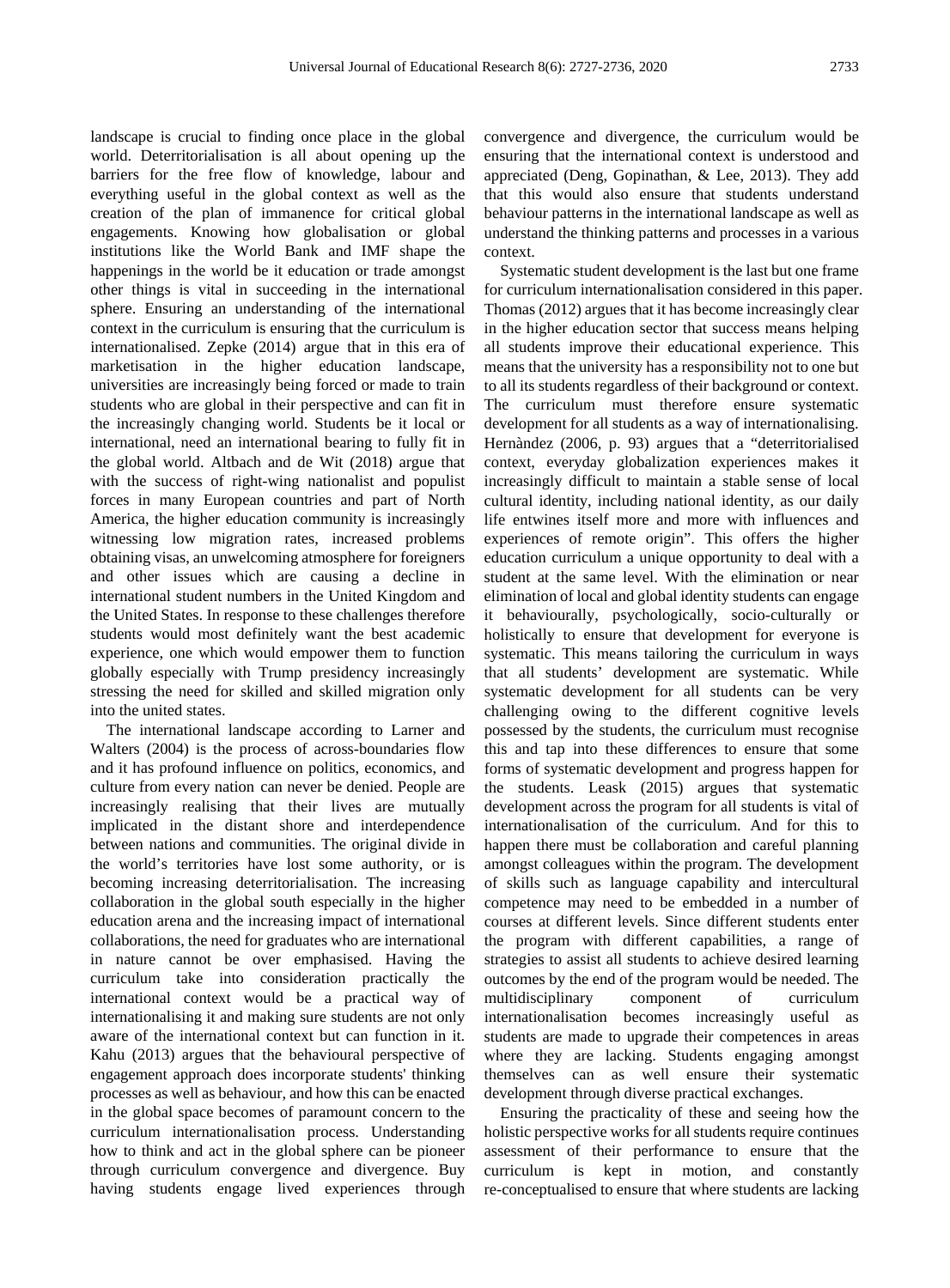behind relevant disciplines can step in to assist. Stefanova (2018) argues that deterritorialisation intensified by the process of mediatisation becomes of special importance to the alterations experienced by the experiences of students and this constitutes one of the basic factors to understand the process of development. Within the confines of deterritorialisation, the process of a mediatisation becomes increasingly important as students become intervening authorities in their own studies thereby mediating the place of the academic staff where he or she is competent. Students therefore become a holistic entity in their differences or the notion of unity in diversity becomes particular important as the one taps on the other ensuring that everyone is carried along. Curriculum internationalisation in this sense is ensuring student development by creating avenues for development, counter development conceptualisation and reconceptualisation of the curriculum to ensure that everyone is supported to develop systematically and holistically.

Curriculum is as formal as it is informal and how structured both the formal and informal curricula are determine the kind of experiences students end up. In the era of internationalisation a tentative informal curriculum is vital to ensure that students develop soft skills which otherwise might be missing in everyday practical class. Suchman et al. (2004) argue that one of the most consequential and enduring aspects of learning is the formation of a set of personal beliefs, values, and role expectations that guide and inform virtually all subsequent behaviour. They continue that students tend to internalise and perpetuate the patterns of behaviour that surround them—the way they see people treating each other and the way they themselves are treated. The psychological perspective of student engagement is vital for the development and growth of the students. Cottingham et al. (2008) add that the informal curriculum consistently reinforces the values of the formal curriculum, promotes mindfulness on the part of every faculty member, resident, and staff member about the values we exhibit and thereby teach in our everyday interactions. Having a tentative informal curriculum which would determine what kind of activities students would undertake, for how long and how they would go about it so they can develop certain skills and abilities would help improve their educational experience and competences. van der Wende (2000) confirms this by arguing that informal learning can provide new migrants and refugees with important foundation skills to integrate into their new communities, upon which further learning can be built. With the increasing impact of social media and technology informal learning situations can be less costly and more time efficient. van der Wende (2000) adds that the informal curriculum is as important as the formal curriculum in improving interactions between home and international students. Learning informally becomes more personal and less intimidating for some people as more experts in the field or area of focus are more

willing to share their knowledge with others this way.

Leask (2009) argues that the informal curriculum has been used to increase and improve student experience and engagement. She points out that developing learning guides which provides basic inside into the languages spoken by all parties concerned, the assignment of buddies or mentors (local students) for visiting international students, online peer-mentoring systems or programs where students can communicate via e-mail and in online discussion groups and negotiated face-to face contact at mutually convenient times following the international students arrival on campus, conversation groups for international students facilitated by language and learning experts, advisers to assist international students to develop their social language skills throughout the academic year, regular get-togethers on each campus for international students to meet informally and discuss issues, raise questions, and get to know each other better, cross-cultural lunches for international and domestic students facilitated by a trained counsellor amongst others are examples of informal curricula activities which have been used to improve students education experience. When domestic students interact with international students, a window is opened for mutual benefits as they both draw from such experiences. Leask (2009, pp. 217-218) concludes that "using the informal curriculum to improve interaction between home and international students is a complex matter that, as a site of intercultural communication, involves students and staff moving into a third place….and it is important to focus and structure interventions so as to encourage and support the engagement of home students in their interactions with international students, as well as encouraging and supporting international students to interact with home students". Also, well-tentative or well-planned informal curriculum aimed at enhancing curriculum internationalisation must recognise the relationship between the formal and informal curriculum and the importance of both in the internationalisation process. Ensuring the presence of a tentative informal curricula in the internationalisation of the curriculum is paramount in ensuring that students get the best experience and encounters of both home and abroad.

# **5. Conclusions**

Curriculum internationalisation in the higher education sector is a complex process with a complex understanding and curriculum developers need to take into consideration a number of issues in ensuring that the internationalisation process is successful. In this light, it suffices to begin with a deterritorialisation of the field and create a gateway for exchanges and conceptualisations that are not specifically bound to context, space or time but to the experience. To this end, this paper concludes with the following thoughts. Firstly, curriculum internationalisation should be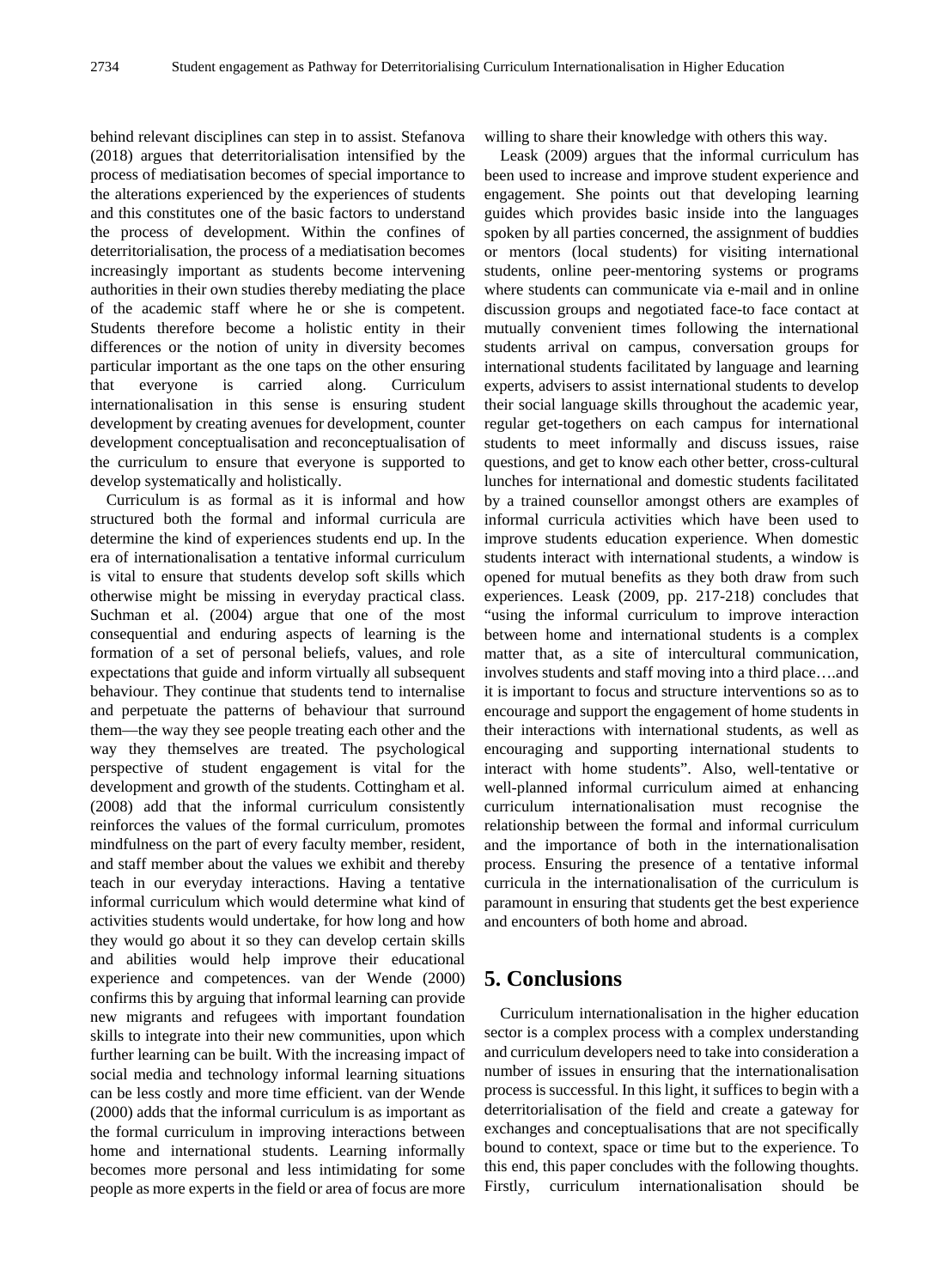contextual in nature. That is, it must be tailored to address the specific needs of the students it is meant for. There would be no universally applicable internationalised curriculum because student needs and abilities are different. Secondly, deterritorialisation of the institution and the curriculum internationalisation process and the curriculum itself are key to successfully internationalising the curriculum and giving students the best educational experience. Deterritorialisation brings within it the possibilities for reterritorialisation upon completion of the internationalisation process thereby ensuring that students are experts in their own right upon completion of their study both at the national and the international landscape. Thirdly, for the curriculum internationalisation process to be successful, there is a need for a practical framework which takes into consideration the needs of the students, the course of study, the institutional context and culture, the nature of the program and how the program would be offered in ensuring that the best experience is provided. The framework must be such that would provide the opportunity for the reconceptualisation of the curriculum at every point in time as well as the review of the curriculum in process to ensure that students are provided with the best experience. Fourthly, student engagement is critical in the internationalisation process and for the success of curriculum internationalisation itself. Engaging students or taking the different dimensions of student engagement into consideration in the curriculum internationalisation process is paramount especially because internationalising the curriculum is all about improving student experience and ensuring that graduates are effective and proficient. Creating avenues for student engagement in the internationalisation process, would ensure that when the curriculum is being enacted, practical engagement takes place.

Deterritorialising curriculum internationalisation is therefore paramount and critical especially because this can be done on the platform of student engagement. This process would give students a voice in the conceptualisation and reconceptualisation of their curriculum and the knowledge construction process as they begin to express agency in the higher education landscape. Since student engagement is about better or improved educational experiences, deterritorialising curriculum internationalisation becomes a must to level the playing field and makes sure that all stake holders are taken into consideration and the best experience for teaching and learning is guaranteed.

### **REFERENCES**

[1] Altbach, P., & de Wit, H. (2018). The challenge to higher education internationalisation. *University World News*. Retrieved

fromhttp://www.universityworldnews.com/article.php?stor y=20180220091648602

- [2] Appadurai, A. (1990). Disjuncture and difference in the global cultural economy. *Theory, culture & society, 7*(2-3), 295-310.
- [3] Appleton, J. J., Christenson, S. L., Kim, D., & Reschly, A. L. (2006). Measuring cognitive and psychological engagement: Validation of the Student Engagement Instrument. *Journal of School Psychology, 44*(5), 427-445.
- [4] Axelson, R. D., & Flick, A. (2010). Defining Student Engagement. *Change: The Magazine of Higher Learning, 43*(1), 38-43.
- [5] Baron, P., & Corbin, L. (2012). Student engagement: rhetoric and reality. *Higher Education Research & Development, 31*(6), 759-772.
- [6] Barone, D. A. C., Zaro, M. A., & de Musacchio, C. (2015). Delocalization and Spatialization of the Classroom: Deterritorialization in Education. *American Journal of Educational Research, 3*(11), 1417-1428.
- [7] Brinegar, K., & Bishop, P. A. (2011). Student learning and engagement in the context of curriculum integration. *Middle Grades Research Journal, 6*(4), 207-223.
- [8] Coates, H. (2010). Development of the Australasian survey of student engagement (AUSSE). *Higher Education, 60*(1), 1-17.
- [9] Cottingham, A. H., Suchman, A. L., Litzelman, D. K., Frankel, R. M., Mossbarger, D. L., Williamson, P. R., . . . Inui, T. S. (2008). Enhancing the informal curriculum of a medical school: a case study in organizational culture change. *Journal of General Internal Medicine, 23*(6), 715-722.
- [10] Deleuze, G. (2001). *Pure immanence*. New York: Zone
- [11] Deng, Z., Gopinathan, S., & Lee, C. K.-E. (2013). The Singapore Curriculum: Convergence, Divergence, Issues and Challenges. In Z. Deng, S. Gopinathan, & C. K.-E. Lee (Eds.), *Globalization and the Singapore Curriculum: From Policy to Classroom* (pp. 263-275). Singapore: Springer
- [12] Dovey, K., Rao, F., & Pafka, E. (2018). Agglomeration and assemblage: Deterritorialising urban theory. *Urban Studies, 55*(2), 263-273.
- [13] Dunne, C. (2011). Developing an intercultural curriculum within the context of the internationalisation of higher education: terminology, typologies and power. *Higher Education Research & Development, 30*(5), 609-622.
- [14] Fomunyam, K. G. (2014). Curriculum theorizing and individualism: An exploration of the curriculum's relation to the social, personal and political dimensions of schooling.
- [15] Fomunyam, K. G. (2017). Decolonising the Engineering curriculum in a South African University of Technology. *International Journal of Applied Engineering Research, 12*(17), 6797-6805.
- [16] Giddens, A. (2013). *The consequences of modernity*. Cambridge: John Wiley & Sons.
- [17] Gunuc, S., & Kuzu, A. (2015). Student engagement scale: